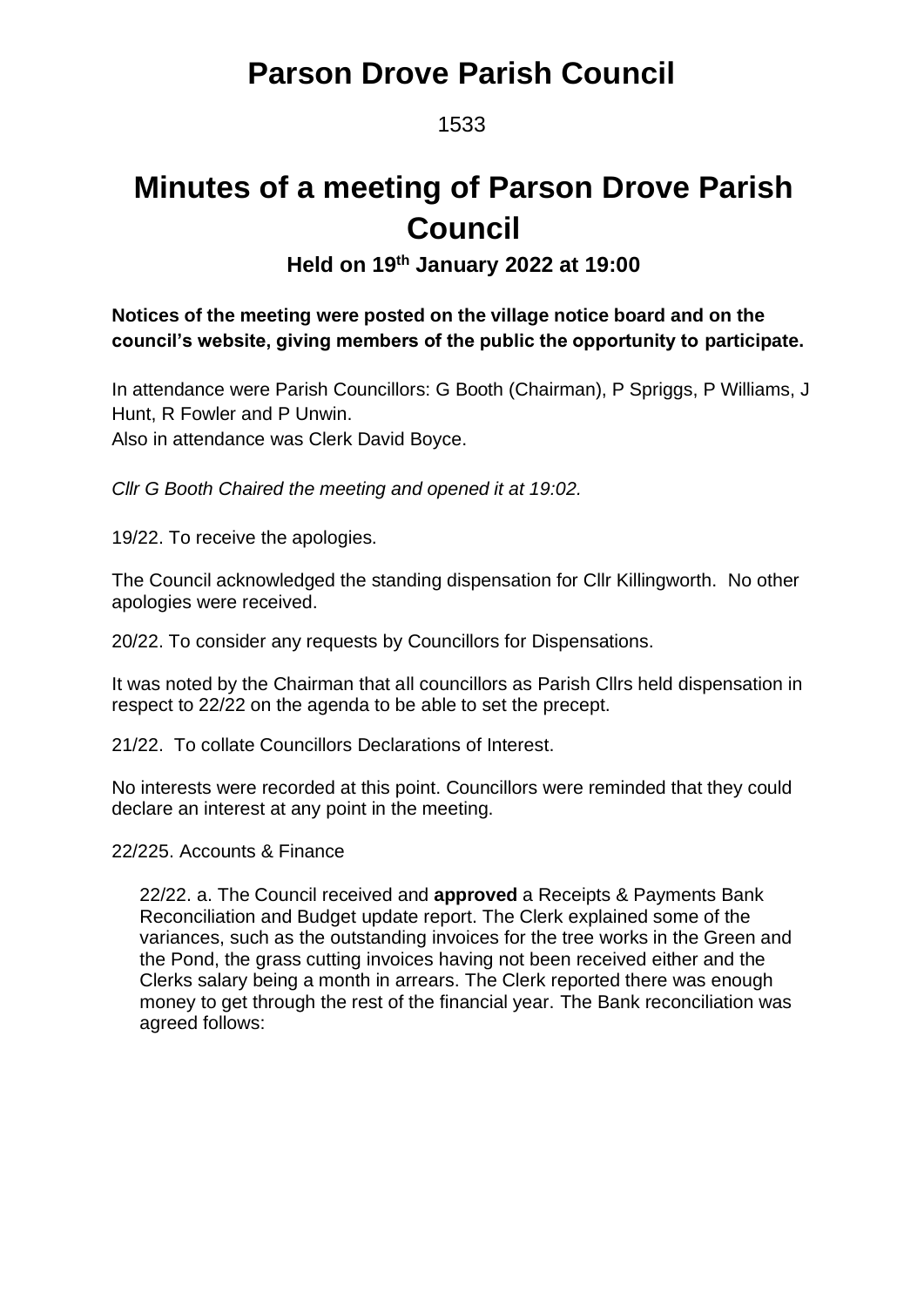### **Parson Drove Parish Council**

1534

| 31/12/2021                        |               |
|-----------------------------------|---------------|
| Opening balance 42765802          | £76,073.40    |
| Opening balance 05546583          | £14,825.69    |
| add receipts                      | £46,456.01    |
| less payments                     | $-£16,292.89$ |
| unpresented cheques               |               |
| Total                             | £116,410.95   |
| Current balance 42765802          | £106,235.39   |
| Current balance 05546583          | £14,826.82    |
| unpresented cheques               | O             |
| Total                             | £116,410.95   |
| Line 8 check = $\text{\pounds}$ 0 | $-E0.00$      |
| *Unpresented cheques              |               |
| Total                             | £4,651.26     |

22/22. b. The Council **agreed** to pay invoice for Clock service in The Cage (£264.00 including £44.00 VAT)

22/22. c. The Council considered and **agreed** on the Budget and Precept for 2022/2023 as follows:

| Expenditure                                | Actual     |
|--------------------------------------------|------------|
| <b>Clerks Salary</b>                       | £6,000.00  |
| <b>Clerks Expenses</b>                     | £600.00    |
| Insurance & General Admin                  | £2,400.00  |
| <b>Auditors Fees</b>                       | £450.00    |
| Grants & S137 Payments                     | £1,000.00  |
| <b>Cage Overhead Costs</b>                 | £1,250.00  |
| Churchyard Maintenance                     | £700.00    |
| <b>Street Lighting</b>                     | £1,500.00  |
| Clerk & Councillor Training                | £500.00    |
| Maintenance & Risk Management of<br>Assets | £500.00    |
| Maintenance of Trees & Hedges              | £4,500.00  |
| <b>Parish Council Election Costs</b>       | £250.00    |
| Grass cutting & maintenance open spaces    | £4,650.00  |
| <b>Minor Highways Schemes</b>              | £4,000.00  |
| <b>Community Projects</b>                  | £1,500.00  |
| Total                                      | £29,800.00 |